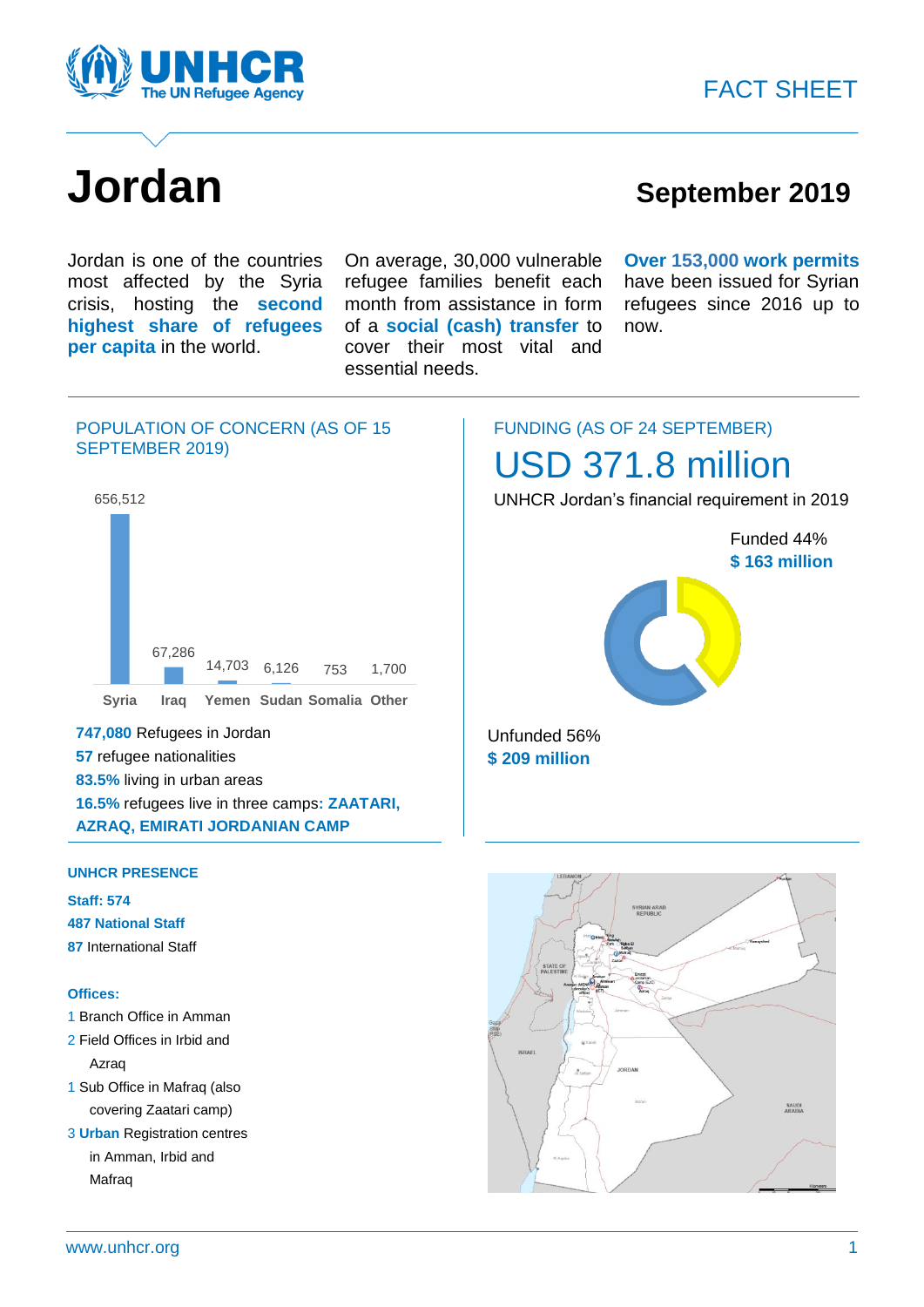

# Working with Partners

UNHCR coordinates the refugee response under the leadership of the Government of Jordan, in a collaborative effort amongst the donor community, UN agencies, international and national NGOs, community-based organizations, refugees and host communities. In August 2019, UNHCR facilitated consultations with MoPIC on the new Jordan Response Plan (JRP) 2020-2022. The new JRP aligns all sectors with SDGs and areas in need of support as per Global Compact on Refugees (GCR). UNHCR exercises its leadership and coordination responsibility in Jordan's refugee response in line with the Refugee Coordination Model, which is applied in Jordan and manifested in the Inter Sector Working Group chaired by UNHCR. Currently eight sectors provide support within the Jordan refugee response. UNHCR co-chairs several sectors, namely the Basic Needs Working Group with NRC, the Health Working Group with WHO, the Protection Working Group with NRC (as well as the associated Child Protection Working Group with UNICEF and the Sexual and Gender Based Violence Working Group with UNFPA), the Shelter Working Group with NRC and the Livelihoods Working Group with DRC. These sectors provide information, advice and advocacy to high-level decision-making bodies in Jordan. UNHCR supports the Syrian Refugee Affairs Directorate (SRAD) - the Government agency in charge of the management and coordination of Zaatari and Azraq camps - to ensure that assistance is provided in the most effective and efficient way possible in accordance with international humanitarian standards and protection principles.

# Main Activities

### **Protection**

UNHCR Jordan was among the first UNHCR operation worldwide to introduce iris-scanning biometrics technology as an integrated systematic part of its refugee registration in 2013. Almost all registered Syrians are since enrolled with biometrics. Up to 4,000 refugees a day can be processed at the largest urban registration centre in the Middle East and North Africa (MENA) region, UNHCR's Anmar Hmoud Registration Centre in Amman. As of May 2019, UNHCR's updated proGres v4 system was rolled out to the Jordan operation; ProGres v4 is a core component of UNHCR's Population Registration and Identity Management EcoSystem" (PRIMES) which encompasses all interoperable registration, identity management and caseload management tools

UNHCR Jordan was among the first three operations worldwide having moved from registration w/biometrics to identity management. While UNHCR handles the registration process, service providers and partners 'validate' or authenticate identities (on the basis of available evidence and interaction with UNHCR). allowing refugees to scan their iris for daily activities such as cash withdrawals, buying groceries at supermarkets etc.

In 2018, UNHCR Jordan started to implement a self-renewal methodology as part of its registration procedures, being once again among the very first operations globally to do so. The short-term objective of this innovative project is to empower persons of concern as data owners, by enabling them to validate and update data previously collected during registration. Self-renewal will save time for refugees when doing registration and renewal procedures, avoiding long waiting lines in UNHCR registration centres. The long-term objective of the project is to enable refugees to update their data remotely, and to have access to a unique, portable, authenticated digital identity, inter-operable with State population registries and Civil Registration and Vital Statistics systems. The self-renewal process will be managed through kiosks that include an Iris camera for biometric verification, a monitor, and a printer. 30 kiosks will be available in Amman, 10 in Irbid and 10 in Mafraq. In 2019, 20 booths are operational in UNHCR Registration Centre as a pilot phase. [Read more here.](https://www.unhcr.org/jo/11281-its-so-simple-even-my-nine-year-old-daughter-can-do-it.html)

UNHCR has been directly providing **psycho-social support and emergency cash assistance to SGBV survivors**. This has been complemented through partnerships with local NGOs who provide specialized support to survivors in safe spaces in Jordan. Survivors are referred to health, legal, safe shelter options and other services. UNHCR also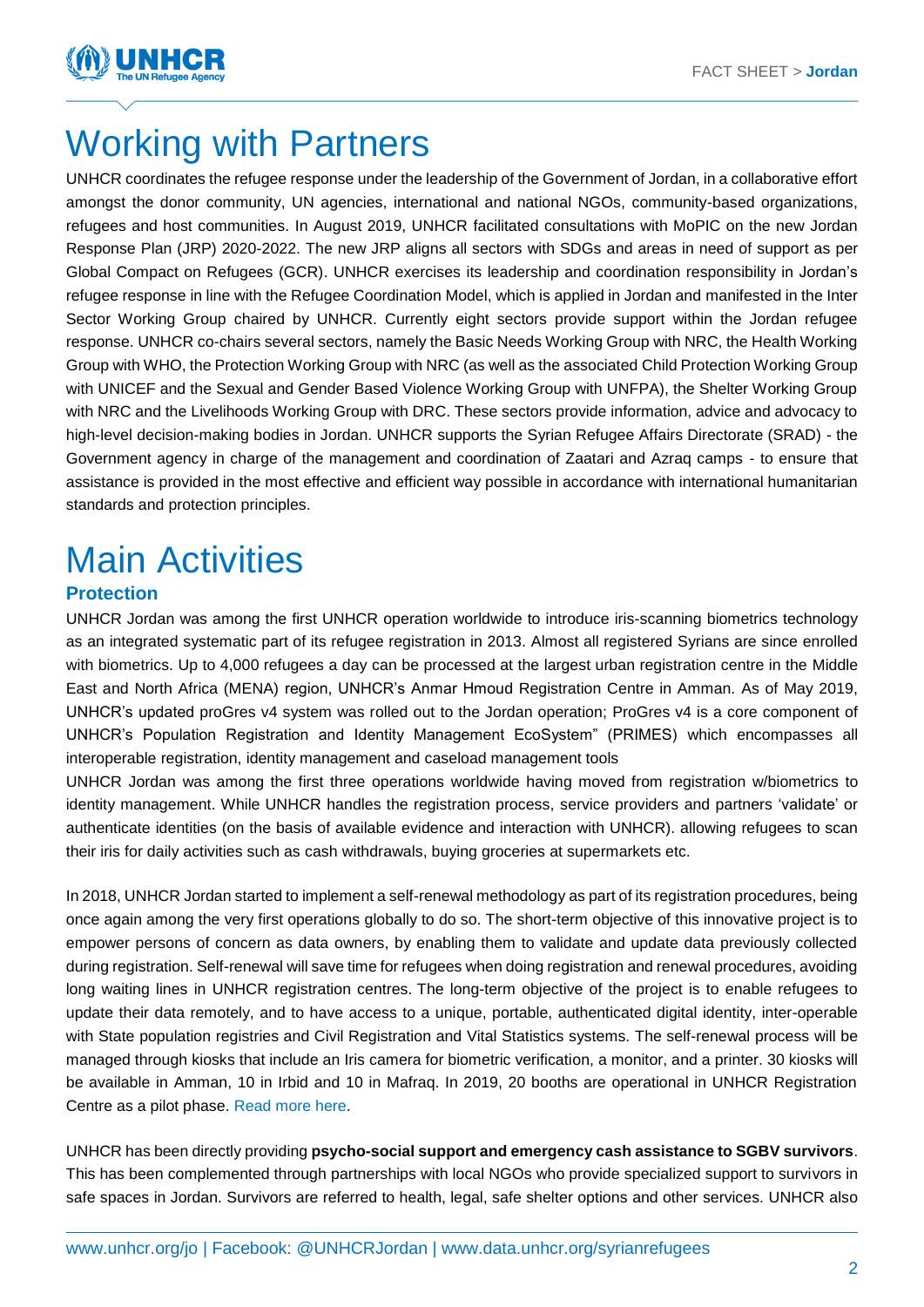

implements prevention activities such as women empowerment workshops, self-defense classes led by refugee women and various awareness activities within communities.

The Disability Task Force continues developing the Guidance Note on Disability Inclusion in GBV Programming, which aims to support a standardized approach among the GBV service providers in Jordan on disability inclusion in the GBV programming and to ensure that GBV prevention and response services are inclusive and well positioned to appropriately meet the needs of GBV survivors with disabilities.

### **Basic Needs**

UNHCR continues its strategic global shift from the distribution of in-kind relief items to **the provision of humanitarian cash assistance in form of a social (cash) transfer** to cover their most vital and essential needs. Refugees receive cash through iris-scan biometric technology directly through bank ATMs. Jordan is the third largest cash programme delivered by UNHCR worldwide after Lebanon and Afghanistan. UNHCR currently provides monthly cash assistance to approximately 28,500 Syrian families, and 2,500 refugee families of other nationalities, targeting the most vulnerable refugees residing outside the camps. As per the latest Post-Distribution [Monitoring Report,](https://data2.unhcr.org/en/documents/details/68296) some 78% of refugees in Jordan live below the poverty line and spend most of their cash-assistance on rent.

#### **Health**

UNHCR provides comprehensive primary, secondary and tertiary health care services free of charge for refugees in Azraq and Zaatari camps, for vulnerable Syrians in urban areas and for all non-Syrians in urban areas. However, changes to Government regulations in February 2018 meant that Syrian refugees were no longer able to access the non-insured Jordanian rate for health and should thus pay 80% of foreigner rates. By the end of August 2019, UNHCR served around 2,073 beneficiaries through cash for health.

In April 2019, the Government announced the rollback of the 2018 Health regulation, thus Syrian refugees can again access Ministry of Health public hospitals and primary health care centres at uninsured Jordanian rate and pay directly for the services. The Government also decided to exempt Syrian refugees from the wages of maternity and childhood services provided in the maternity and childhood centers affiliated to the Ministry of Health. A multi donor trust fund has been set up to assist the Ministry of Health to cover costs, with USD 22.5 million so far contributed by the United States, Denmark and Canada.

#### **Education**

UNHCR's **Albert Einstein German Academic Refugee Initiative programme**, better known as **DAFI**, has been implemented in Jordan for several years and is the primary conduit for tertiary education. The DAFI programme enables young refugees to unlock their potential by addressing key barriers to higher education and open doors to complete their bachelor's degree in Jordanian universities. Undergraduate refugee students are provided with scholarships that cover tuition fees, study materials, transportation, and other allowances. A total of 154 candidates were interviewed to compete for 40 slots granted to Jordan for the 2019-2020 scholastic year.

UNHCR is collaborating with the Japan International Cooperation Agency (JICA), on the Japanese Initiative for the Future of Syrian Refugees (JISR) for higher education, postgraduate degree scholarship in Japan. In 2017, 2018 and 2019, a total of 20 Syrian students in Jordan were granted JISR scholarships and departed to Japan. UNHCR provided Drop-In Boxes in the different field offices as an applications submission tool labeled with JICA Poster and will start information dissemination campaigns, in different locations in Amman, Irbid, Mafraq and camp sites targeting Syrian graduates.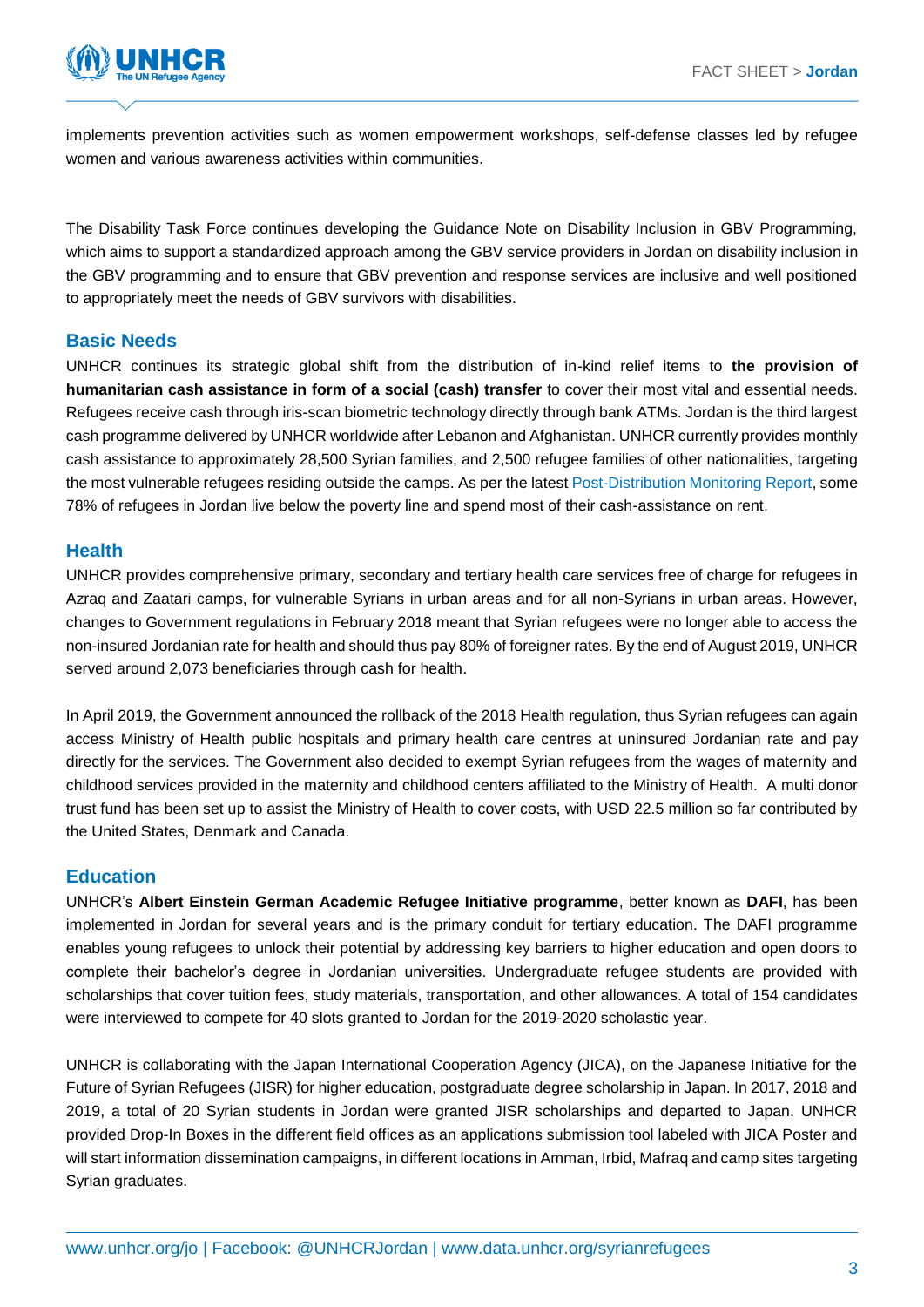

UNHCR continues to support Luminous Technical University College (LTUC) in the information dissemination for their different scholarships provided for Syrian refugees. The radio episode of "With Refugees" programme hosted representatives from LTUC and presented some success stories for refugees who studied at LTUC and benefited from the scholarships. It was shared on UNHCR Social media in order for Syrian refugees to get more details.

#### **Community Empowerment and Self Reliance**

Following the London and Brussels Conferences, the Jordan Compact as well as the EU – Jordan Compact, the Government of Jordan waived the fees required to obtain a work permit for Syrian refugees in a number of occupations open to foreign workers and simplified the documentation requirements. These measures have encouraged employers to regularize their workers; over 153,000 work permits have been issued for refugees since early 2016 allowing refugees to look for jobs mainly in the agriculture and construction sectors.

UNHCR and the International Labour Organization (ILO) inaugurated the first employment office inside a Syrian refugee camp in August 2017. The Zaatari Office for Employment, set up in coordination with the Government of Jordan, aims to facilitate access to formal work opportunities across Jordan for refugees living in the camp. Similarly, the Azraq Centre for Employment was inaugurated on February 2018. UNHCR also works on a number of different initiatives to support economic inclusion of refugees, including support to livelihoods partners, using UNHCR data to identify Syrian refugees by geographical location, skill, occupation, age and gender.

UNHCR continues its close collaboration with MoPIC on supporting Home-Based Business (HBB) since the November 2018 GoJ decision to allow Syrian refugees to open HBB. The basic training on HBBs was concluded in five governorates to benefit partners, individual researchers and consultants. UNHCR has now embarked in a collaboration with expert lawyers on progress, challenges and ways to address them.

25 UNHCR supported Community Support Committees (CSCs) exists across Jordan, jointly run by Jordanian and refugee representatives of different nationalities. Nuzha CSC in Amman is the first centre to cater for all refugee communities and with representatives from different nationalities and religious backgrounds. It offers a range of activities each working day, including activities tailored to women, children, people with disabilities, older persons and the youth. CSCs in Jordan provide a novel and community led approach to respond to the needs of urban refugees, bridging gaps between refugees and Jordanians, and helping UNHCR to give the right assistance to those who need it most. In August alone around 5,600 individuals of different nationalities participated in different activities, such as celebration of the World Youth day, of the Eid Al-Adha, trainings and workshops on printing techniques and on the computer techniques, raising awareness about parenting practices and strategies, etc.

#### **Durable Solutions**

In 2018, a total of 5,005 refugees departed Jordan to be resettled to over 13 countries. This represents a slight increase in **resettlement** departures compared to previous year. In 2018, the United Kingdom, Canada, Spain, Sweden, Switzerland, Netherlands, France, Belgium, New Zealand, Italy, the U.S. and Australia were the countries where refugees were resettled. UNHCR is continuing to explore avenues in 2019 for expanding the number of potential resettlement countries, advocate with traditional countries to increase their quota commitments, as well as looking to complementary pathways to resettlement including through education, family reunification and work mobility schemes.

UNHCR Jordan 2019 resettlement quota increased from 5,300 at the beginning of the year to an end-year target of 6,395 individuals. At the end of August 3,957 (62%) individuals were submitted for resettlement.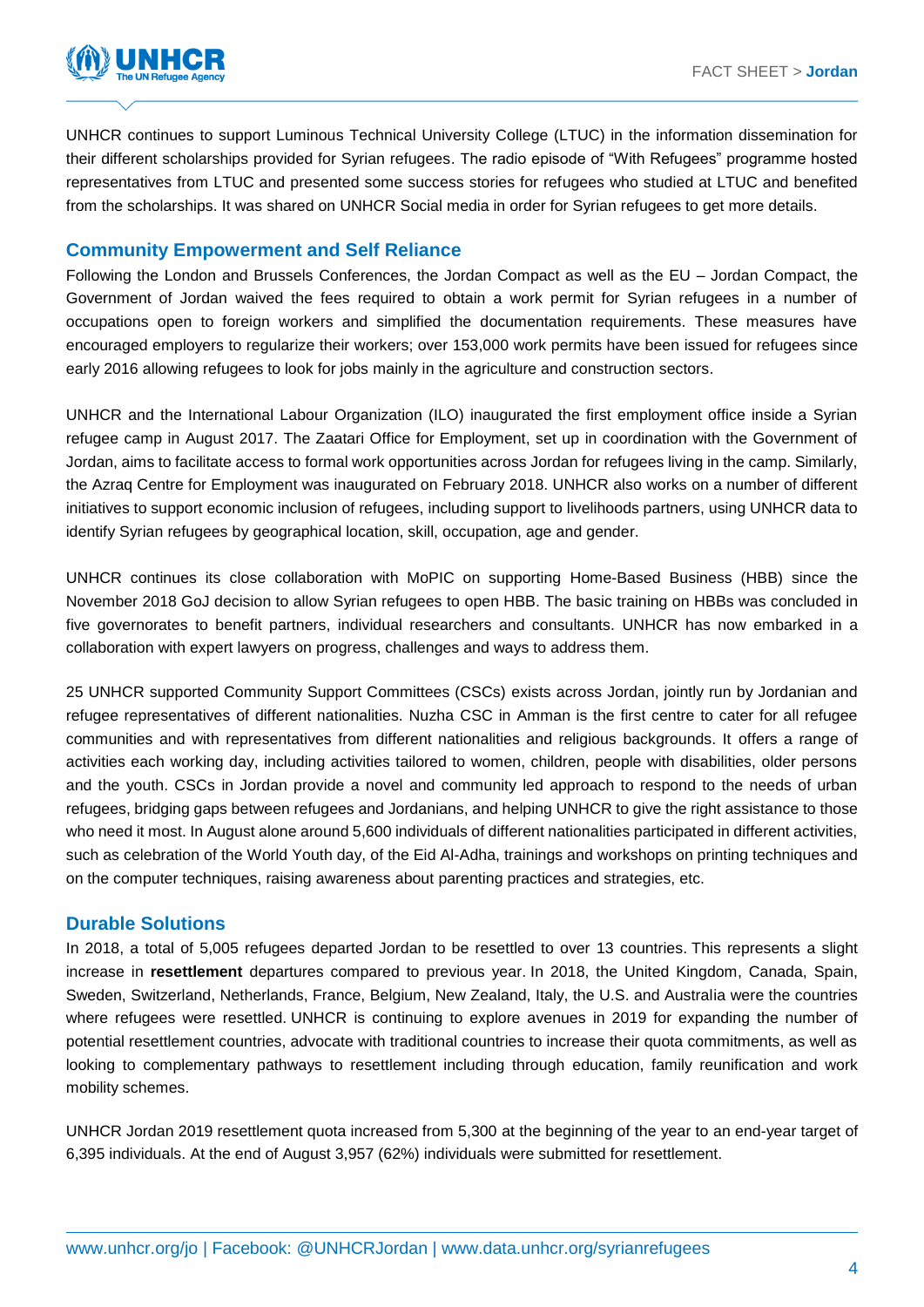

### **Access to Energy**

The development of **electrical infrastructure in Jordan's Syrian refugee camps** by ensuring that all refugees are able to satisfy their energy needs for cooking and lighting in a safe and sustainable manner, without fear or risk to their health, well-being and personal security, is one of the main goals for the UNHCR. In line with Jordan's strategy to become a green economy by 2020, UNHCR provided access to clean and renewable energy in refugee camps, as Jordan is now home to the first refugee camp in the world powered by renewable energy. The solar plant in Azraq refugee camp was inaugurated in May 2017 while the one in Zaatari camp opened in November 2017. Solar plants help UNHCR to save an average of approximately \$6 million per year in electricity bills.

In Azraq refugee camp, in September 2018, UNHCR inaugurated a new extension of the solar power plant with the support of Jordanian company EDCO (Electrical Distribution Company). Thanks to the newly constructed solar plant and electricity grid extension funded by the Saudi Fund for development, the whole camp population will now benefit from regular access to clean energy. Prior to the construction, the lack of electricity made even daily activities difficult, such as cooking, washing clothes, studying or walking safely to the washroom at night. Now, solar power provides sustainable electricity to Syrian refugees. Each family can have light inside the shelter, connect essential appliances such as fridges and fans, and charge their phones. Additionally, the further construction of a 1.5 MW power extension was completed in August2019, thus Azraq refugee camp is now being powered by a 5 MW solar power plant, which covers 70% of the total energy required for the whole camp.

In Zaatari refugee camp, UNHCR in partnership with the Government of Jordan funded by KfW Development Bank have established the largest solar power plant providing 12 hours electricity per day from 17:00 pm to 5:00 am in Zaatari refugee camp. This renewable energy connects 100% of shelters in the camp via the newly renovated power network supported by the Government of Czech Republic. Also, the Japan International Cooperation Agency (JICA), Japanese government organization, trained 144 refugees who now have been accredited as electricians and some of them have been involved not only in the construction of this solar plant and network, but also in the ongoing maintenance of the whole electrical system.